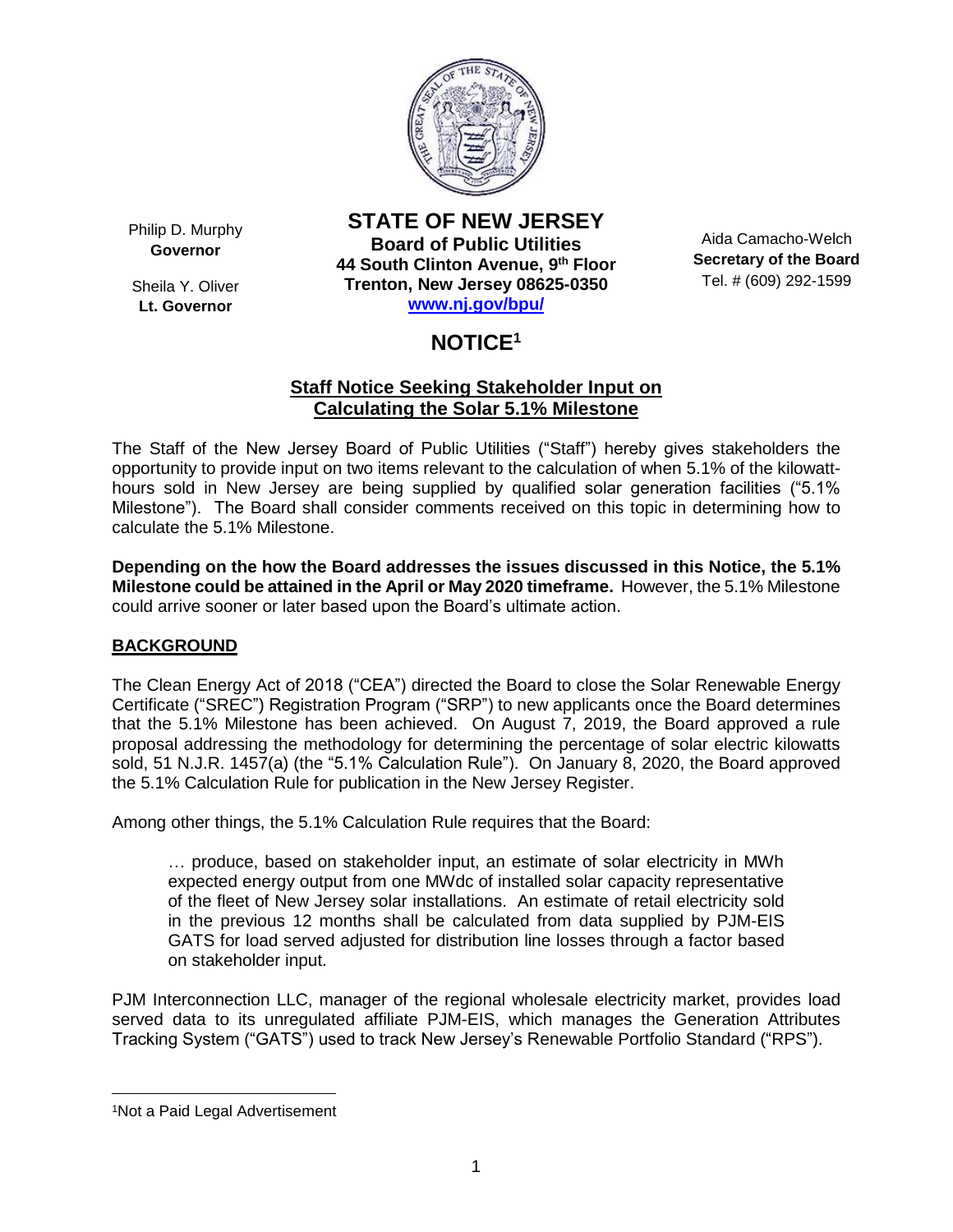This public stakeholder notice is designed to solicit the required feedback.

# **BACKGROUND ON CALCULATION OF THE 5.1% MILESTONE**

Pursuant to the 5.1% Calculation Rule, monthly estimates of the percentage of solar electricity within total retail kilowatt-hours sold are to be provided beginning six months prior to the estimated month of attainment of the 5.1% Milestone. Based upon the most current estimates, we are now within the six months of the 5.1% Milestone. However, this estimate is dependent on the decisions that the Board will make about the calculation of the two outstanding items on which we are requesting stakeholder input.

As reflected in the 5.1% Calculation Rule, the CEA requires the Board to compare solar electricity generation and retail electricity sold over the same time period. In other words, Staff's calculation assumes that the Board must compare the kilowatt-hours of solar electric generation during a given twelve-month period with the total kilowatt-hours sold at retail during the same twelve months.

Per the Board's current practices, Staff will estimate solar electric generation on the basis of installed solar capacity as that capacity is reported on a monthly basis from the SRP through New Jersey's Clean Energy Program ("NJCEP"). The amount of installed capacity and the amount of solar irradiance is different each month and each project's SREC eligibility begins upon a date determined by the local EDC's issuance of a Permission to Operate ("PTO"). Given these variables, a schedule of twelve months of solar output factors must be applied to the cumulative installed solar capacity in each month to accurately estimate the amount of electricity produced by the fleet of statewide installed solar.

# **REQUEST FOR COMMENT**

As noted above, the 5.1% Calculation Rule, at N.J.A.C. 14:8-2.4(b)6, requires stakeholder input on two items:

- 1) The estimate of solar electricity output in kilowatt-hours from one kilowatt of installed solar capacity, representative of the fleet of New Jersey solar installations;
- 2) The calculation of distribution line losses, which is used to adjust wholesale purchases (as reflected in the data supplied by PJM-EIS GATS) to the amount of load served at retail.

With regard to Item #1, Staff has previously estimated monthly statewide solar electricity production based on the protocol for measuring solar generation used in the SRP.<sup>2</sup> The Board's protocol for measuring annual productivity of New Jersey solar installations has historically employed an estimated 1,200 kilowatt-hours per kilowatt (dc) installed. This estimate is derived from the National Renewable Energy Laboratory solar estimation tool "PVWatts Calculator," and is based upon typical meteorological data collected from Newark and Atlantic City weather stations.

However, Staff notes that actual solar electricity generation from the fleet of New Jersey solar installations tends to be slightly less than this estimation protocol. Several variables are at work. Actual weather conditions over the preceding twelve months inevitably differ from the

 $\overline{a}$ 2 I/M/O New Jersey's Clean Energy Program – Fiscal Year 2020 Protocols to Measure Resource Savings. Docket No. QO19040471. Pg. 191. July 10, 2019.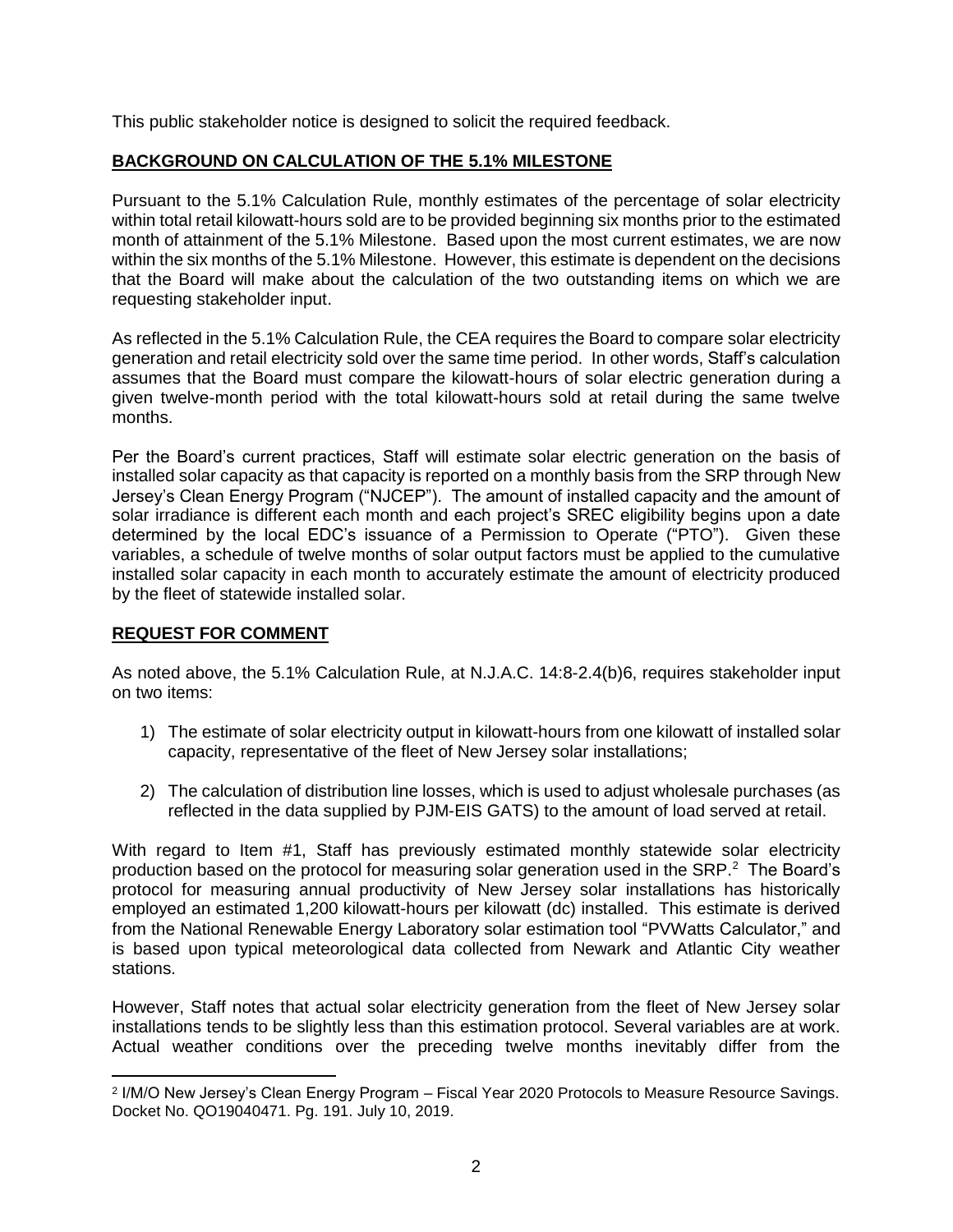assumptions made by the model. In addition, the actual average fleet-wide solar installation parameters deviate from the solar installation parameters used in the PVWatts Calculator. During the period from Energy Year 14 through Energy Year 18, for example, PJM-EIS found that SREC creation averaged 1,169 kilowatt-hours per kilowatt (dc), rather than the 1,200 kilowatt-hours the Board historically used.<sup>3</sup> Staff notes that using the 1,169 number results in reaching the 5.1% Milestone in the April or May timeframe. If the Board elects to use the 1,200 number, then the 5.1% Milestone could be reached as early as March. Appendix A includes a spreadsheet detailing this calculation. Staff now seeks comment on the appropriate solar productivity number.

With regard to Item #2, Staff notes that current monthly retail electricity sales data are not immediately available. GATS makes available to state RPS administrators, on a regular basis, load served data that can be easily differentiated to identify the entities obligated to comply with the RPS. Staff relies on these GATS reports of electricity load served by Third Party Suppliers and Basic Generation Service Providers ("TPS/BGS") for Staff's own estimate of Boardjurisdictional load by the RPS obligated entities. Since the GATS data do not reflect line losses, Staff has historically adjusted these data by an average of 5% to accurately reflect retail sales for use in the annual RPS compliance process. 4

On December 6, 2019 GATS reported to Staff the unadjusted load served by New Jersey TPS/BGS providers as approximately 74.5 million MWh for the twelve months ending in November 30, 2019. As noted above, in Staff's experience with these figures, the unadjusted load served must be reduced by a factor averaging 5% to account for line losses so that it accurately reflects retail sales. Staff anticipates that GATS will provide updated 2019 data before the end of January.

Staff requests feedback on whether it is appropriate to continue using the 5% line loss methodology in order to convert wholesale sales to retail usage. If not, Staff requests feedback on how line losses should be applied, keeping in mind the need for any alternative calculation methodology to be administratively feasible.

# **REQUEST FOR WRITTEN COMMENTS**

Stakeholders can submit written comments as follows:

- **By mail,** to Aida Camacho-Welch, Secretary, New Jersey Board of Public Utilities, 44 South Clinton Avenue, 9<sup>th</sup> Floor, Trenton, New Jersey 08625.
- **Electronically,** by emailing [solar.transitions@bpu.nj.gov](mailto:solar.transitions@bpu.nj.gov) in PDF or Microsoft Word format.

# **Comments are due by 5 p.m. on January 17, 2020.**

 $\overline{\phantom{a}}$ <sup>3</sup>New Jersey Solar Performance Analysis. PJM-EIS. February 1, 2019. Attachment to the Transition Incentive Staff Straw Proposal. August 22, 2019. [https://www.njcleanenergy.com/renewable](https://www.njcleanenergy.com/renewable-energy/program-updates-and-background-information/solar-proceedings)[energy/program-updates-and-background-information/solar-proceedings.](https://www.njcleanenergy.com/renewable-energy/program-updates-and-background-information/solar-proceedings) Accessed December 19, 2019.

<sup>&</sup>lt;sup>4</sup> Staff notes that some EDC tariffs include alternative measures of line losses, which were adopted for reasons outside of the RPS compliance program. However, Staff has historically rejected calls to use these data, since they would severely complicate the calculation of the 5.1% Milestone, instead favoring an average measure of line losses.